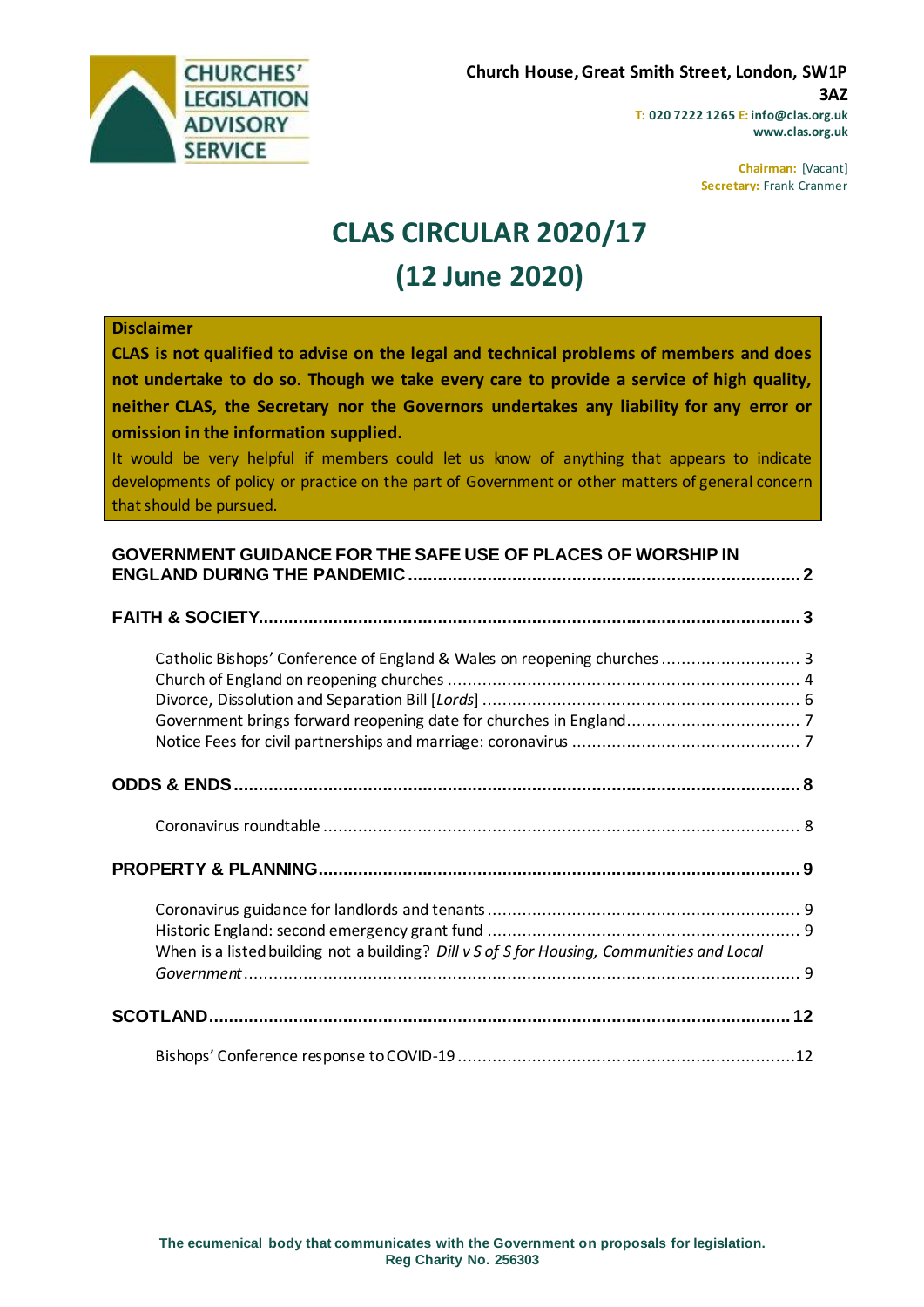# <span id="page-1-0"></span>**GOVERNMENT GUIDANCE FOR THE SAFE USE OF PLACES OF WORSHIP IN ENGLAND DURING THE PANDEMIC**

#### **For action**

MHCLG ha[s published](https://www.gov.uk/government/publications/covid-19-guidance-for-the-safe-use-of-places-of-worship-during-the-pandemic/covid-19-guidance-for-the-safe-use-of-places-of-worship-during-the-pandemic) guidance on the safe use of places of worship in Englandduring the pandemic, pending the possible reopening of places of worship for private prayer on 13 June. The guidance covers the following:

- Key principles for safely reopening places of worship for [permitted](https://www.gov.uk/government/publications/covid-19-guidance-for-the-safe-use-of-places-of-worship-during-the-pandemic/covid-19-guidance-for-the-safe-use-of-places-of-worship-during-the-pandemic#section3) activity
- Guidance for [individual](https://www.gov.uk/government/publications/covid-19-guidance-for-the-safe-use-of-places-of-worship-during-the-pandemic/covid-19-guidance-for-the-safe-use-of-places-of-worship-during-the-pandemic#section4) prayer within a place of worship
- [Travelto](https://www.gov.uk/government/publications/covid-19-guidance-for-the-safe-use-of-places-of-worship-during-the-pandemic/covid-19-guidance-for-the-safe-use-of-places-of-worship-during-the-pandemic#section5) and from a place of worship
- [Guidance](https://www.gov.uk/government/publications/covid-19-guidance-for-the-safe-use-of-places-of-worship-during-the-pandemic/covid-19-guidance-for-the-safe-use-of-places-of-worship-during-the-pandemic#guidance-for-early-years-and-childcare-use) for early years and childcare use
- Should you visit if symptomatic?
- Individuals who are [self-isolating](https://www.gov.uk/government/publications/covid-19-guidance-for-the-safe-use-of-places-of-worship-during-the-pandemic/covid-19-guidance-for-the-safe-use-of-places-of-worship-during-the-pandemic#individuals-who-are-self-isolating-due-to-a-possible-or-confirmed-case-of-covid-19-in-the-household) due to a possible or confirmed case of COVID-19 in the [household](https://www.gov.uk/government/publications/covid-19-guidance-for-the-safe-use-of-places-of-worship-during-the-pandemic/covid-19-guidance-for-the-safe-use-of-places-of-worship-during-the-pandemic#individuals-who-are-self-isolating-due-to-a-possible-or-confirmed-case-of-covid-19-in-the-household)
- Individuals who are extremely clinically [vulnerable/shielding](https://www.gov.uk/government/publications/covid-19-guidance-for-the-safe-use-of-places-of-worship-during-the-pandemic/covid-19-guidance-for-the-safe-use-of-places-of-worship-during-the-pandemic#individuals-who-are-extremely-clinically-vulnerableshielding)
- What leaders cando to help prevent the [spreadof](https://www.gov.uk/government/publications/covid-19-guidance-for-the-safe-use-of-places-of-worship-during-the-pandemic/covid-19-guidance-for-the-safe-use-of-places-of-worship-during-the-pandemic#what-leaders-can-do-to-help-prevent-the-spread-of-infection) infection
- How canplaces of worship [communicate](https://www.gov.uk/government/publications/covid-19-guidance-for-the-safe-use-of-places-of-worship-during-the-pandemic/covid-19-guidance-for-the-safe-use-of-places-of-worship-during-the-pandemic#how-can-places-of-worship-communicate-this-guidance-to-visitors) this guidance to visitors?

[Source: MHCLG, 12 June]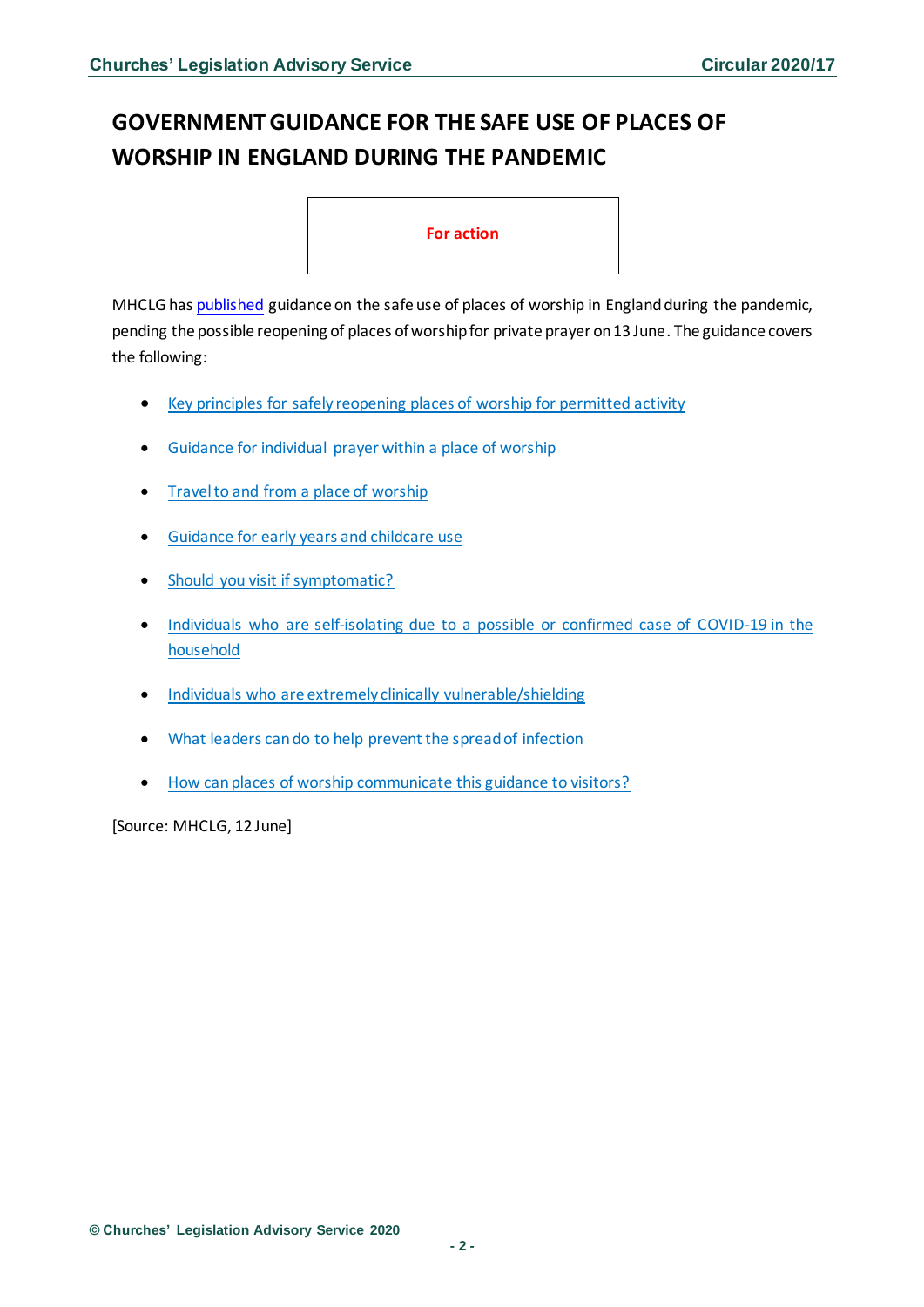# <span id="page-2-0"></span>**FAITH & SOCIETY**

#### <span id="page-2-1"></span>**Catholic Bishops' Conference of England & Wales on reopening churches**

**For information** 

The Catholic Bishops' Conference has issued detailed [Guidance: Re-opening Catholic Churches](https://www.cbcew.org.uk/wp-content/uploads/sites/3/2020/06/Guidance-Reopening-Catholic-Churches-Indiv-Prayer-100620-1633.pdf) – [Private Prayer,](https://www.cbcew.org.uk/wp-content/uploads/sites/3/2020/06/Guidance-Reopening-Catholic-Churches-Indiv-Prayer-100620-1633.pdf) dated 1 June. The Guidance proceeds from the assumption that:

'Individual prayer within a place of worship is defined as a person or household entering the venue to pray on their own and not as part of a group, led prayer or communal act. They must be socially distanced from other individuals or households. Collective or communal prayer and regular scheduled services are not permitted at this time. This includes any minister of religion or lay person leading devotions or prayer.'

It incorporates the Government's principles for the safe reopening of churches:

- i. Protecting those at higher risk (e.g. the elderly, those extremely vulnerable and shielding or clinically vulnerable and accessing annual flu immunisation);
- ii. Enhanced cleaning of premises more regularly and no sharing of items;
- iii. Social Distancing including when using outdoor spaces;
- iv. Face coverings for reassurance;
- v. Hygiene (hand-washing) or hand sanitising facilities for all; and
- vi. Managing children.

It notes that, even before churches can reopen, there are some important preparations that will need to be made, to ensure that the fundamentals of infection control are in place to protect those who are vulnerable:

- Assembling a team of stewards to ensure that the guidance can safely be put into effect;
- Securing sufficient supplies of alcohol hand gel, cleaning materials (including gloves for cleaners) and tape to mark appropriate distances on floors and to block off areas of seating;
- Mark distances on the floor and block off pews/chairs to ensure adequate social distancing (2 metres/6 feet between each person) is maintained throughout the church or, alternatively reconfiguring seating if that is possible;
- Removing from the church all printed materials that are not designed for a single use. This would include service books, hymn books, CTS pamphlets etc;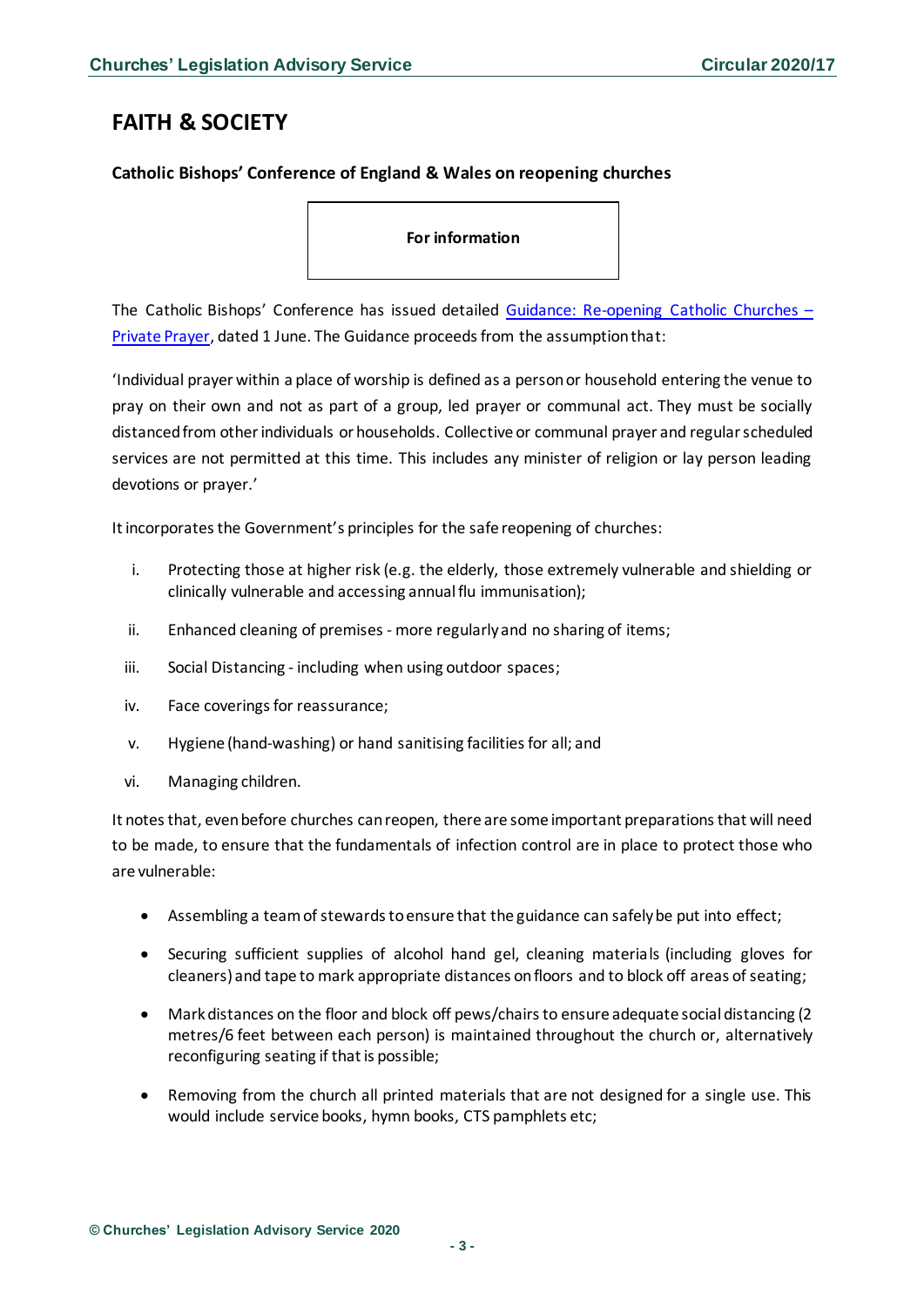- Preparing appropriate signage, e.g. asking people to sanitise their hands, on entry and exit, not to touch or physically venerate statues or relics, clear entrance and exit signs, maximum safe capacity etc;
- Maintaining as much ventilation within the church space as possible; keeping doors open decreases transmission risk through touching but also allows a flow of fresh air into the church space. If the church has windows that can be opened, these should be; and
- Ensuring that all taps, toilets and other water storage devices are run well to flush the systems before anyone uses them, especially if the church has not been in use for some time.

[Source: Catholic Bishops' Conference of England & Wales, 10 June]

#### <span id="page-3-0"></span>**Church of England on reopening churches**

**For information** 

*Becky Clark, Director of Churches and Cathedrals and Secretary to the Church Buildings Council and Cathedrals Fabric Commission, has circulated the following update on reopening of church buildings – which is reproduced here with her permission.*

#### **New risk assessment template**

In response to the Government's announcement that individual private prayer may resume in our churches and cathedrals from 15 June, we have published a revised risk assessment to help parishes and Chapters decide whether they are in a position to open safely and, if they are, to fulfil the requirement that we understand will be in Government guidance that a risk assessment be completed. It is very important to emphasise that churches *may* open from 15 June, not that they must or should.

The Bishop of London, as Chair of the Recovery Group, wrote to all Bishops on 9 June:

'As you are already aware, the Government announced at the weekend its intention that individual prayer will be permitted by law in places of worship in England from next Monday (15 June). This is very much a permissive change rather than a prescriptive one - it will still be a matter for local churches and cathedrals in liaison with their bishops or deans to decide to what extent they wish to take this up, if at all, in light of their own particular circumstances. We are awaiting new Government guidance and regulations on this area to be published but, in the meantime, we have now updated our risk assessment template for church buildings. That can be downloaded from the Coronavirus page of the Church of England website.'

The current version is marked as a 'planning document'. This is because we don't yet have the final government guidance and so will update this document as soon as it is available.

You can access the risk assessment, in an editable Word format, [here.](https://www.churchofengland.org/media/20510)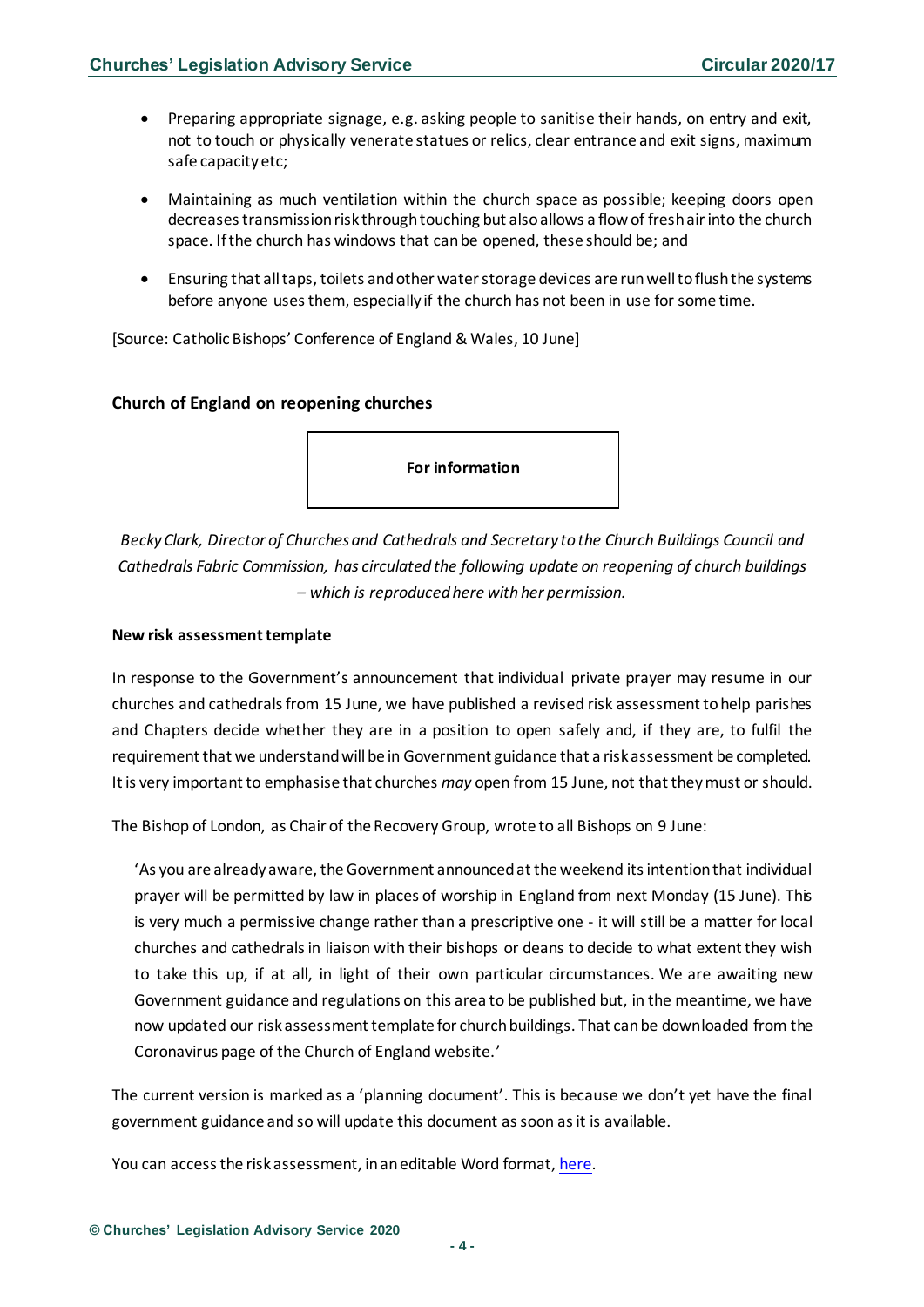#### **New guidance on temporary permissions**

We have published a new document which outlines the approach that the Dean of the Arches and the Cathedrals Fabric Commission believe should be taken to the temporary necessary changes to enable social distancing and hygiene measures to be put in place. The message from the Dean of the Arches has been sent directly to Chancellors and Registrars. You can access the guidance on permissions [here.](https://eur02.safelinks.protection.outlook.com/?url=https%3A%2F%2Fwww.churchofengland.org%2Fsites%2Fdefault%2Ffiles%2F2020-06%2FPermission%2520for%2520temporary%2520changes%2520to%2520cathedral%2520and%2520church%2520buildings%2520v.1.pdf&data=02%7C01%7Cbecky.clark%40churchofengland.org%7C490ed4bddbfb4de4708b08d80c96d7cf%7C95e2463b3ab047b49ac1587c77ee84f0%7C0%7C1%7C637273189298312943&sdata=SyddUPXkvrIvK2ZXbpEuLEsUQ489JOLGOnE%2FrdgWjE4%3D&reserved=0)

As part of our general work checking and consolidating guidance, we have combined the existing guidance for contractors and for construction workers into a single document with a separate, dedicated risk assessment at the end of the new document. You can access this revised document **[here.](https://eur02.safelinks.protection.outlook.com/?url=https%3A%2F%2Fwww.churchofengland.org%2Fsites%2Fdefault%2Ffiles%2F2020-06%2FAccess%2520to%2520church%2520buildings%2520for%2520construction%2520%2520professional%2520contractors%2520v.2_0.pdf&data=02%7C01%7Cbecky.clark%40churchofengland.org%7C490ed4bddbfb4de4708b08d80c96d7cf%7C95e2463b3ab047b49ac1587c77ee84f0%7C0%7C1%7C637273189298322936&sdata=JtLZDL3RALFYZKODaOG4%2Ftu7WW4hexxRzwyYMXuV5mg%3D&reserved=0)**

Later this week I hope to also be able to let you know of an update to our general guidance document on accessing church buildings, which will reflect changes in various elements of government guidance and recent decisions of the House of Bishops.

There are now resources available on the main Church of England Coronavirus pages from the Liturgical Committee and advice notes to help with planning for when ordinations, baptisms, and weddings can take place, as well as advice on Holy Communion. These will be updated as the situation develops. These are not primarily focused on buildings matters but are intended to help churches and cathedrals plan for the near future

Guidance on singing and music is in preparation, although we are dependent on Government for when it may be published. Dr David Knight from my team is involved in developing that and we will circulate it as soon as it is available

#### **Funerals in church buildings**

Following a meeting of the House of Bishops this morning, 9 June, the Bishop of London wrote to outline a decision of the House relating to funerals

'Following on from that Government announcement, and in light of the changing circumstances it reflects, including a welcome reduction in the rate of Covid-19 related deaths, the House of Bishops has revised its advice on conducting funerals inside church buildings from 15 June as long as they take place within Government guidance. However, as with individual prayer, this is permissive and not prescriptive. There will be places where, for a number of reasons, it might not still be advised to conduct funerals inside church buildings and the decision will be taken locally, with the diocesan bishop.'

There is a [guidance note on the website](https://www.churchofengland.org/sites/default/files/2020-06/COVID%2019%20Advice%20on%20Conducting%20Funerals%20v2.2.pdf) to help local churches plan to conduct funerals safely.

#### **Accessing church buildings for clergy, staff and volunteers**

We have been working with the Government to gain confirmation that accessing cathedral and church buildings for purposes of preparation to re-open is allowed under the Emergency Regulations, even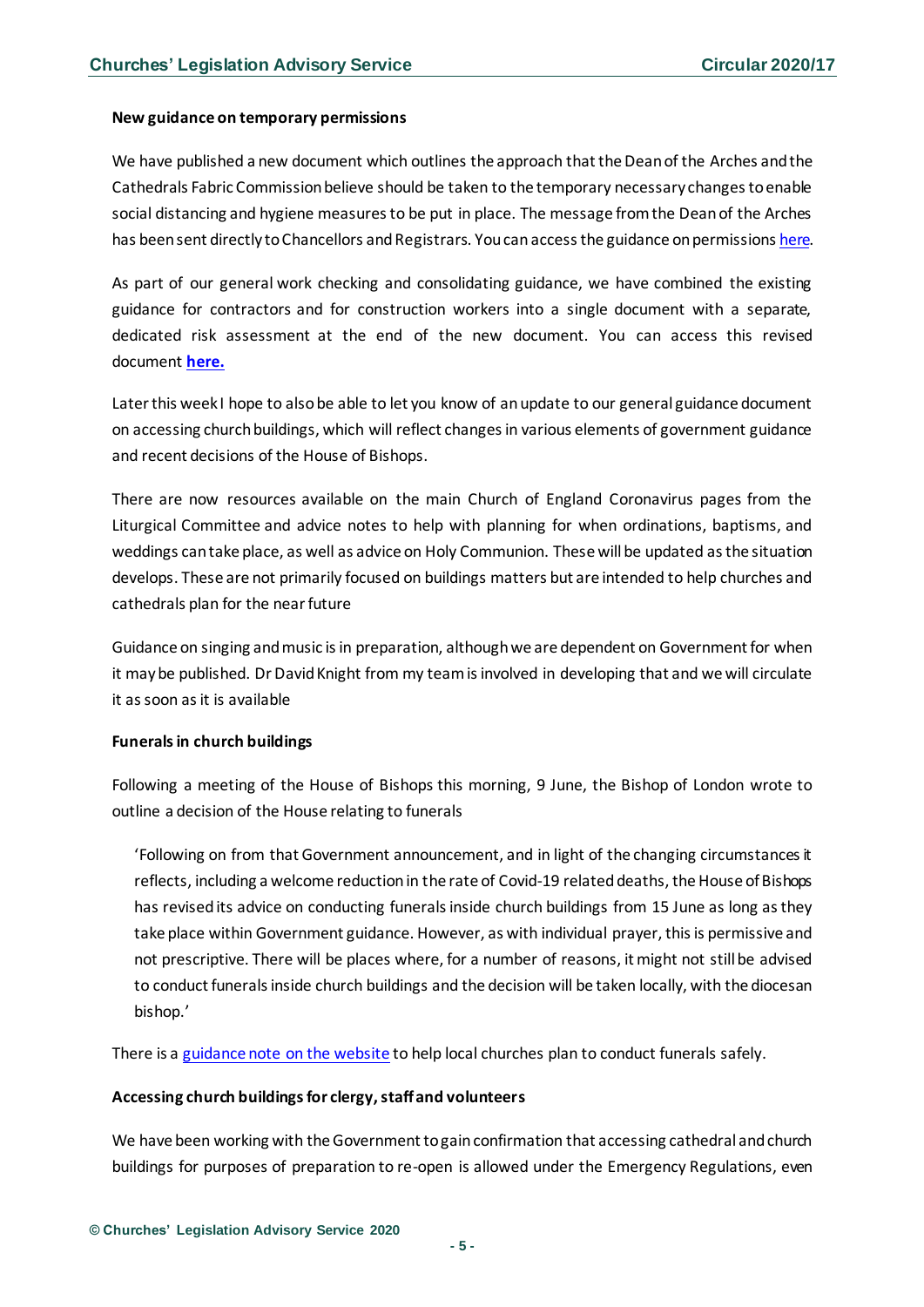though this purpose is not specified in the legislation. Happily, we have now received this update from MHCLG

'The regulations require a place of worship to be closed [except for the uses permitted:](https://eur02.safelinks.protection.outlook.com/?url=http%3A%2F%2Fwww.legislation.gov.uk%2Fuksi%2F2020%2F350%2Fregulation%2F5&data=02%7C01%7Cbecky.clark%40churchofengland.org%7C490ed4bddbfb4de4708b08d80c96d7cf%7C95e2463b3ab047b49ac1587c77ee84f0%7C0%7C1%7C637273189298332933&sdata=Cz16CrQcJ%2BC7lVAbdXXIq%2BmzWs8lQG8REZu2aN%2FtbZk%3D&reserved=0) funerals, to broadcast worship, provide essential services and early years childcare. Our lawyers advise that if the place of worship is being cleaned or preparing to open, there's a strong argument it's still closed whilst these activities are happening, provided members of the public can't access it.'

We have asked for specific clarification on the matter of organists or other musicians coming into church buildings to practise and will update you on this as soon as possible. At present, under the Regulations it is not permitted.

Government officials have also provided some information on more than one person being present in the place of worship for these purposes

'[Reg 7 covering mass gatherings](https://eur02.safelinks.protection.outlook.com/?url=http%3A%2F%2Fwww.legislation.gov.uk%2Fuksi%2F2020%2F350%2Fregulation%2F7&data=02%7C01%7Cbecky.clark%40churchofengland.org%7C490ed4bddbfb4de4708b08d80c96d7cf%7C95e2463b3ab047b49ac1587c77ee84f0%7C0%7C1%7C637273189298342926&sdata=%2F%2B9AIh8xv8AQt%2By%2BpVMq%2Br1jiwMiJfBdo1RjWE7gN7g%3D&reserved=0) should be considered if there is to be more than one person working in the place of worship at any one time, which says that more than one person gathering indoors is not permitted unless under certain exceptions in 7(2), the most relevant of which would be if the gathering is 'reasonably necessary […] for work purposes, or for the provision of voluntary or charitable services'. This should cover those employed by the place of worship, or those contracted to provide services such as cleaners, maintenance staff, but this could also cover volunteer members of the community.'

[Source: Church of England, 9 June]

#### <span id="page-5-0"></span>**Divorce, Dissolution and Separation Bill [***Lords***]**



The Divorce, Dissolution and Separation Bill wa[s given its Second Reading](https://hansard.parliament.uk/commons/2020-06-08/debates/09B51B40-1E0B-4513-877D-CF836DB67F75/DivorceDissolutionAndSeparationBill(Lords)) in the Commons on 8 June, by 231 votes to 16. The Commons Library has prepared a research briefing on the Bill, [here.](https://commonslibrary.parliament.uk/research-briefings/cbp-8697/)

[Source: House of Commons Votes & Proceedings, 8 June]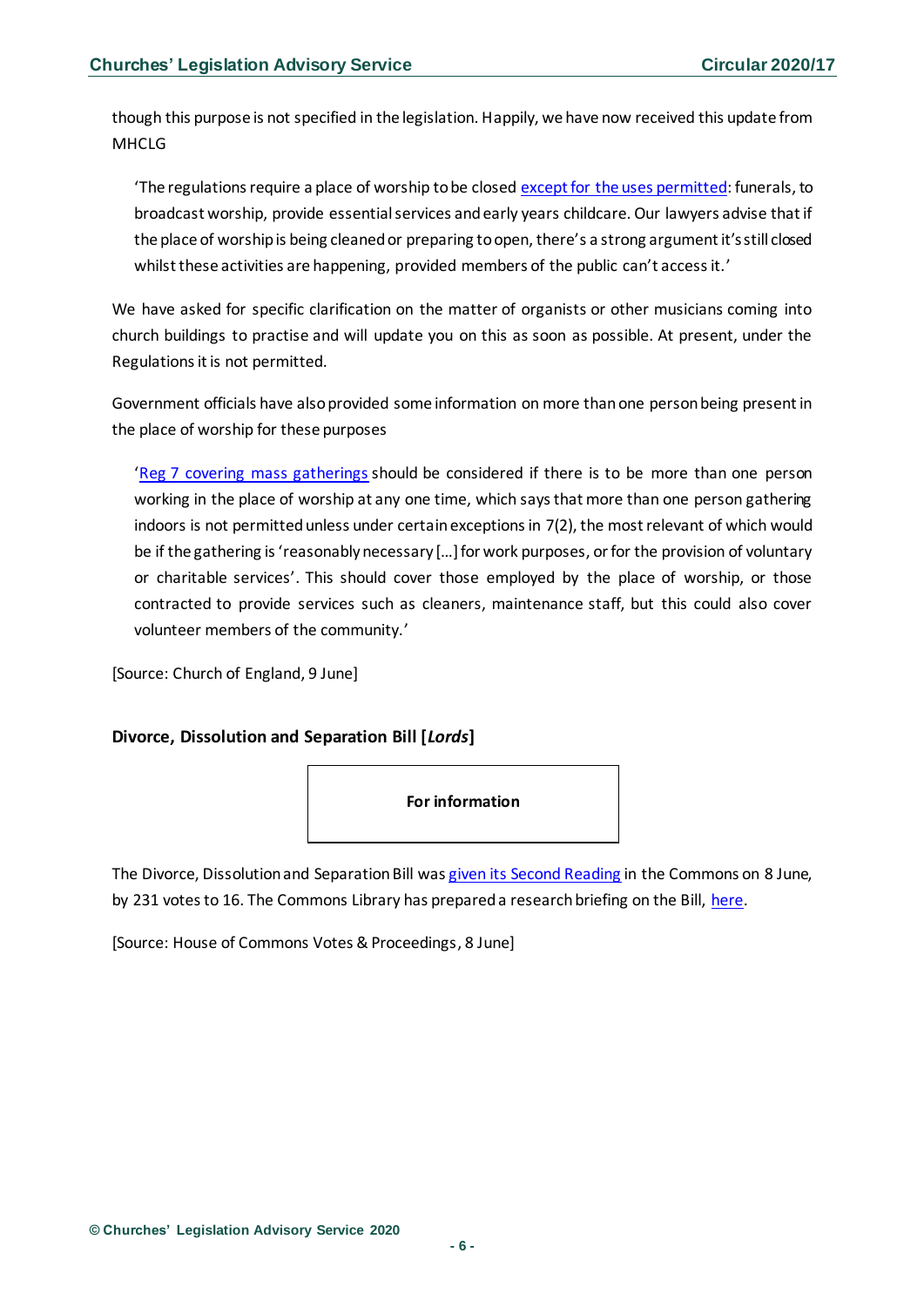#### <span id="page-6-0"></span>**Government brings forward reopening date for churches in England**

**For information** 

On 10 June, the Government announced that 'From **13 June**, you will be able to … Attend your place of worship for the purposes of individual prayer': the orginal date had been 15 June. *The announcement applies to England only*.

[Source: Cabinet Office, 10 June]

<span id="page-6-1"></span>**Notice Fees for civil partnerships and marriage: coronavirus**

**For information** 

On 11 May, in answer to a Written Question to the Home Secretary – whether she has plans to suspend notice fees for (a) marriages and (b) civil partnerships for couples that have been required to cancel their wedding as a result of the covid-19 outbreak and whose notice period will expire before the wedding can be rearranged– the Parliamentary Under-Secretaryof State, Kevin Foster, replied:

'The notice fee is paid to the local authority and is for the service provided at the time the notice is given. Fees can be reduced, waived or refunded on compassionate grounds or in cases of hardship, and it is for each local authority to determine when this can be applied.'

[Source: Commons *Hansard*, 11 May]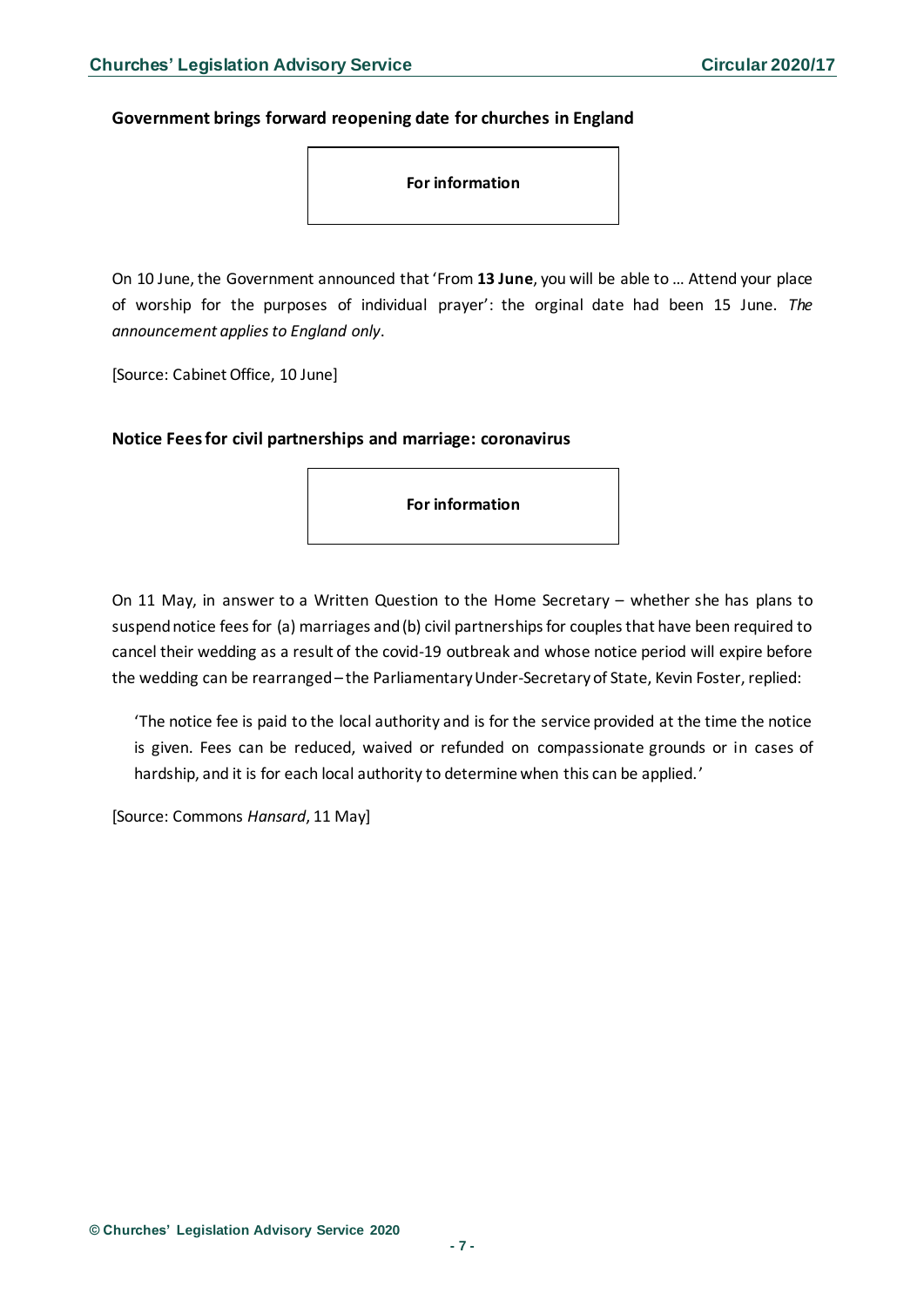## <span id="page-7-0"></span>**ODDS & ENDS**

#### <span id="page-7-1"></span>**Coronavirus roundtable**

**For information**

On 8 June, the Minister of State for Human Rights Lord (Tariq) Ahmad of Wimbledon [chaired a meeting](https://www.gov.uk/government/news/minister-for-human-rights-chairs-coronavirus-roundtable-with-faith-leaders?utm_source=1c32d815-c8f8-49ea-ace9-67c552b0c589&utm_medium=email&utm_campaign=govuk-notifications&utm_content=daily) of leaders from the UK's major faith and belief groups and faith-based aid charities to discuss the global impact of coronavirus on communities. They discussed the importance of religious support services in tackling the pandemic, including those based in mosques, churches, temples, synagogues and other religious or non-religious organisations.

[Source: DfID, FCO, 8 June]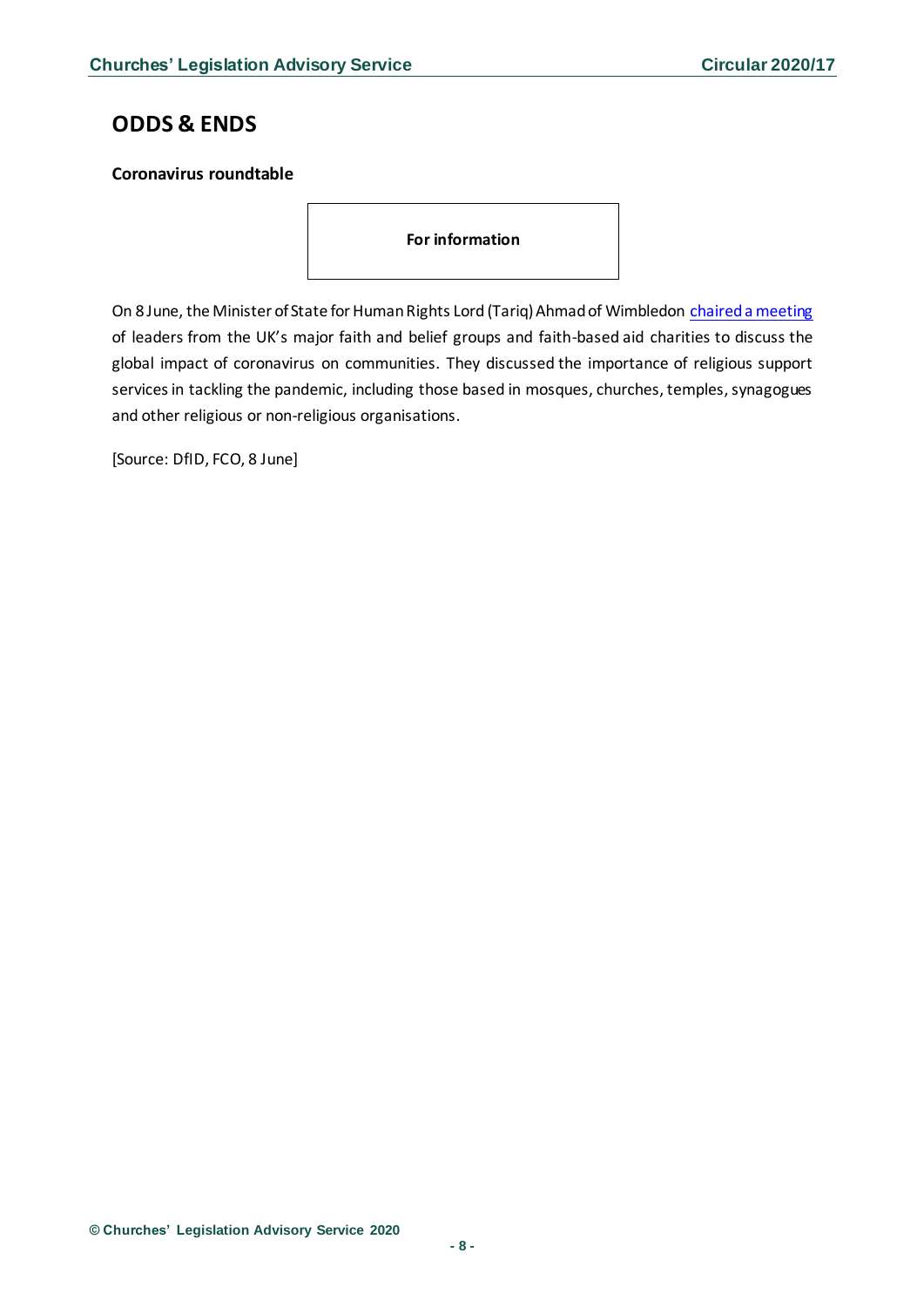# <span id="page-8-0"></span>**PROPERTY & PLANNING**

#### <span id="page-8-1"></span>**Coronavirus guidance for landlords and tenants**

**For information**

MHCLG has updated its non-statutory guidance for [landlords, tenants](https://assets.publishing.service.gov.uk/government/uploads/system/uploads/attachment_data/file/888843/Updated_Landlord_and_Tenant_Guidance.pdf) and [local authorities](https://assets.publishing.service.gov.uk/government/uploads/system/uploads/attachment_data/file/888773/Guidance_for_local_authorities.pdf) in the private and social rented sectors in the context of COVID-19. The guidance has been updated to reflect amended regulations and changes to wider Government and public health advice. It also provides [Technical Guidance on Eviction Notices.](https://assets.publishing.service.gov.uk/government/uploads/system/uploads/attachment_data/file/888808/Technical_guidance_on_eviction_notices.pdf)

[Source: MHCLG, 1 June]

#### <span id="page-8-2"></span>**Historic England: second emergency grant fund**

**For information and possibly for action**

Historic England has launched [a second emergency grant fund.](https://historicengland.org.uk/coronavirus/covid-19-HAR-fund/) The maximum amount of grant is £25,000 and the closing date for expressions of interest is **28 June 2020**. It is open to Grade I and II\* buildings and, under limited circumstances, to Grade II buildings. Places of worship are eligible. The grant is to help 'fix urgent problems at locally-cherished historic buildings and sites …so that they can re-open as quickly as possible, subject to COVID-19 restrictions, and thrive once again. The funding can be used to address problems such as damaged roofs, masonry and windows, to hire scaffolding to prevent structural collapse, or commission surveys necessary to inform urgent repairs'

[Source: HRBA, 10 June]

### <span id="page-8-3"></span>**When is a listed building not a building?** *Dill v S of S for Housing, Communities and Local Government*

**For information** 

In *Dill v Secretary of State for Housing, Communities and Local Government & Anor* [\[2020\] UKSC 20,](https://www.bailii.org/uk/cases/UKSC/2020/20.html) the dispute was about early 18th-century lead urns on limestone pedestals. They had been erected in the historic garden at Wrest Park in Bedfordshire but had been moved several times since 1939. In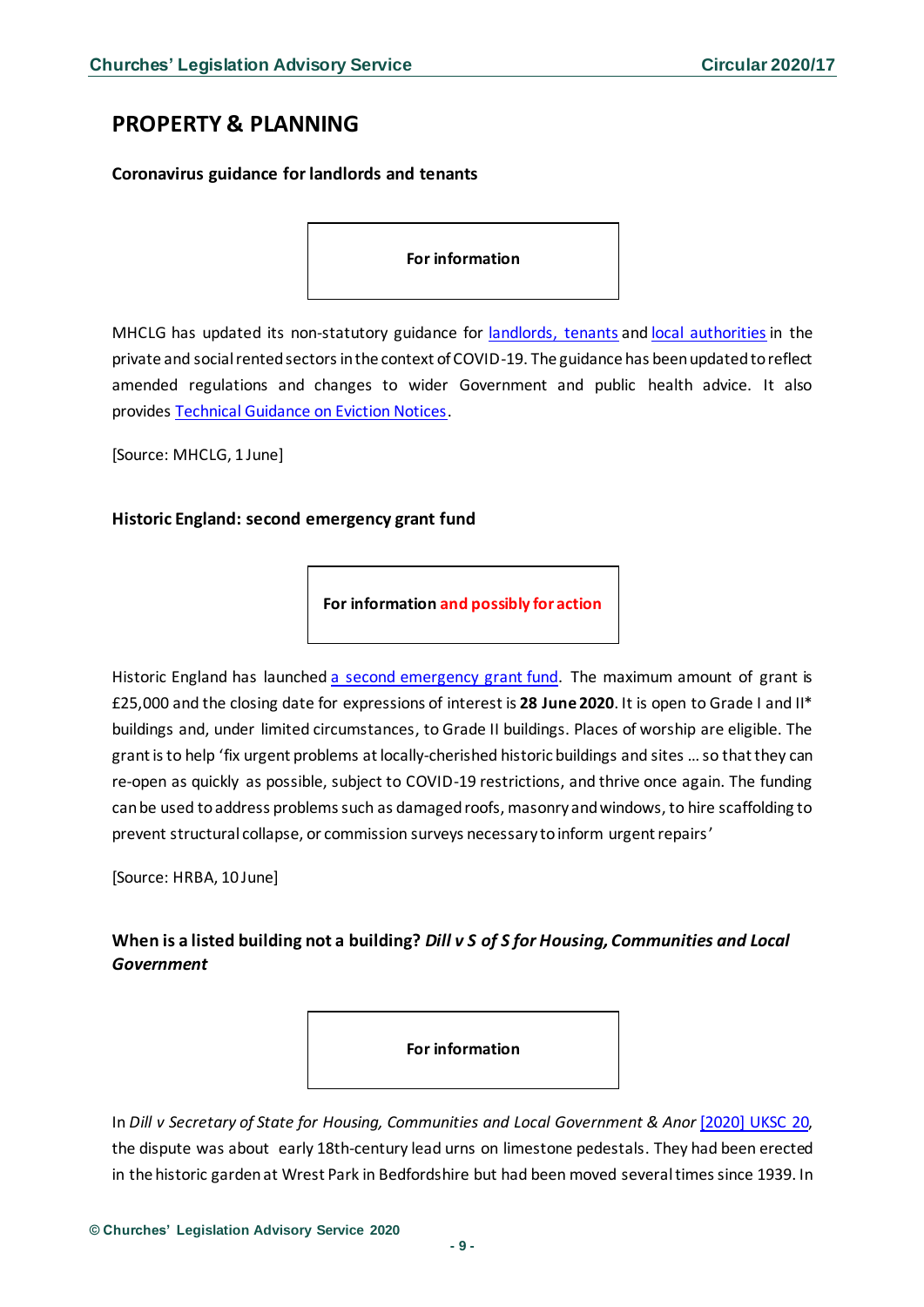1973, Major Dill (the appellant's father) moved them to the garden of Idlicote House and in 1986 they were added to the list of listed buildings under s.54 of the Town and Country Planning Act 1971. In 1993, Mr Dill acquired the house and the urns and, unaware of the urns' presence on the list, he sold them at auction in 2009. In 2015, Stratford-on-Avon District Council discovered that the urns had been sold and told him that he should have sought listed building consent to remove them. When he applied for retrospective consent in February 2016 it was refused, and the Council issued a listed building enforcement notice requiring their reinstatement. After a series of unsuccessful appeals, the dispute arrived in the Supreme Court.

Mr Dill's argument wasthat the urns could not be "buildings" for the purposes of the Planning (Listed Buildings and Conservation Areas) Act 1990. Giving the unanimous judgment of the Court, Lord Carnwath said that

'A listed building means "a building which is … included in [the] list …". Thus there are two essential elements: it must be both a "building' and it must be "included in [the] list …'. If it is not in truth a building at all, there is nothing to say that mere inclusion in the list will make it so' [24].

Further, the case:

'… revealed a disturbing lack of clarity about the criteria which have been adopted by the relevant authorities, not only in this instance but more generally, in determining whether free-standing items such as these are regarded as qualifying for listing protection, whether as "curtilage structures" or as separate "buildings" as in this case. Even now, in spite of the issue having been raised by Mr Dill in 2015 … he has had no official explanation of the criteria by which it was determined that these items qualified as "buildings"' [28]: 'If they had been resting on the ground, rather than a plinth, I doubt if it would have occurred to anyone that they might qualify as buildings' [58].

Lord Carnwath said that the case revealed a lack of clarity about the applicabe criteria for determining whether a free-standing item should qualify for listing protection. He referredto the Court of Appeal's judgment in S*kerritts of Nottingham Ltd v S of S for the Environment, Transport and Regions (No 2)* [\[2000\] JPL 1025,](https://www.bailii.org/cgi-bin/redirect.cgi?path=/ew/cases/EWCA/Civ/2000/5569.html) which laid down a threefold test for whether such an item constituted a building, involving 'considering size, permanence and the degree of physical attachment' [46].

The Court remitted the enforcement appeal to the Secretary of State for redetermination [26]; however,

'Even if his appeal were ultimately to fail, the practicability of restoring the vases to their previous location in the grounds of Idlicote House is uncertain. Accordingly, this court's formal order for remittal should not prevent the respondents from giving serious consideration to whether in all the circumstances it is fair to Mr Dill or expedient in the public interest to pursue this particular enforcement process any further' [60].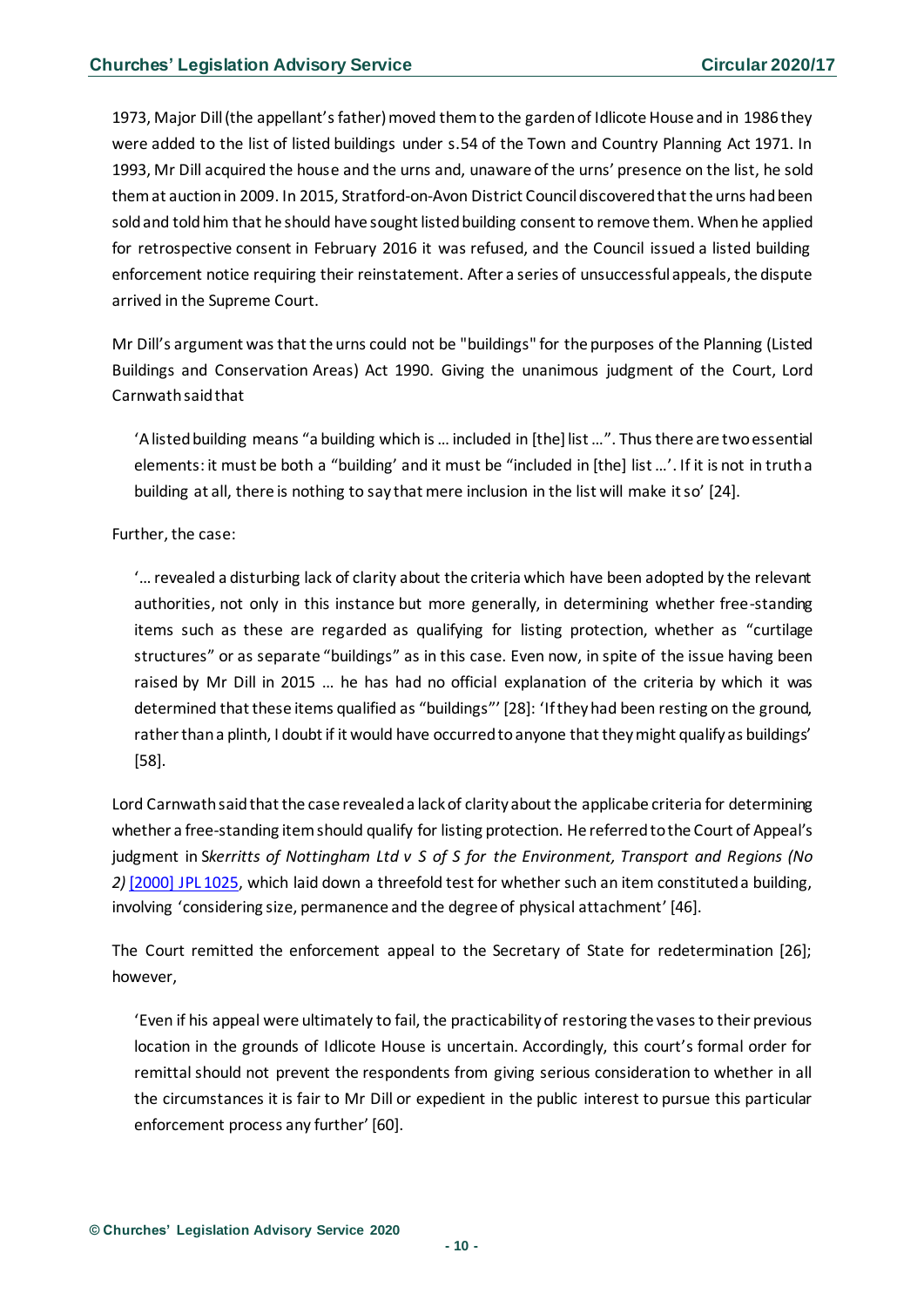#### **Comment**

From the point of view of the Church of England and the Church in Wales, the issue of moveables such as lead urns is subject to the faculty jurisdiction and is covered whether the church building is listed or not. For the other denominations currently exempted from listed building controls, however, the judgment in *Dill* might have greater relevance.

Mgr Nicholas Rothon was involved in a similar case dealt with by the Historic Churches Committee of the Catholic Bishops' Conference which had involved the removal and sale of a statue from a church. The statue had come into the church's possession in about 1920 and had been placed in various locations over the years, and the applicants wished to sell it in order to stabilise the very difficult financial position of its building as a whole.

The sale was controversial, and the applicant hoped that a positive decision from the HCC would help to support the sale. In the event, the sale did not go ahead, but Mgr Rothon suggests that the HCC should not have considered the matter in the first place, on the grounds that *it did not relate to a listed building*. He further suggests that *Dill* is a useful reminder to (non-Anglican) exempt denominations to ensure that their decisions relate solely to the architectural merit of listed buildings and not to other matters that may be important and controversial but which do not form part of their remit.

[Source: BAILII, 20 May]